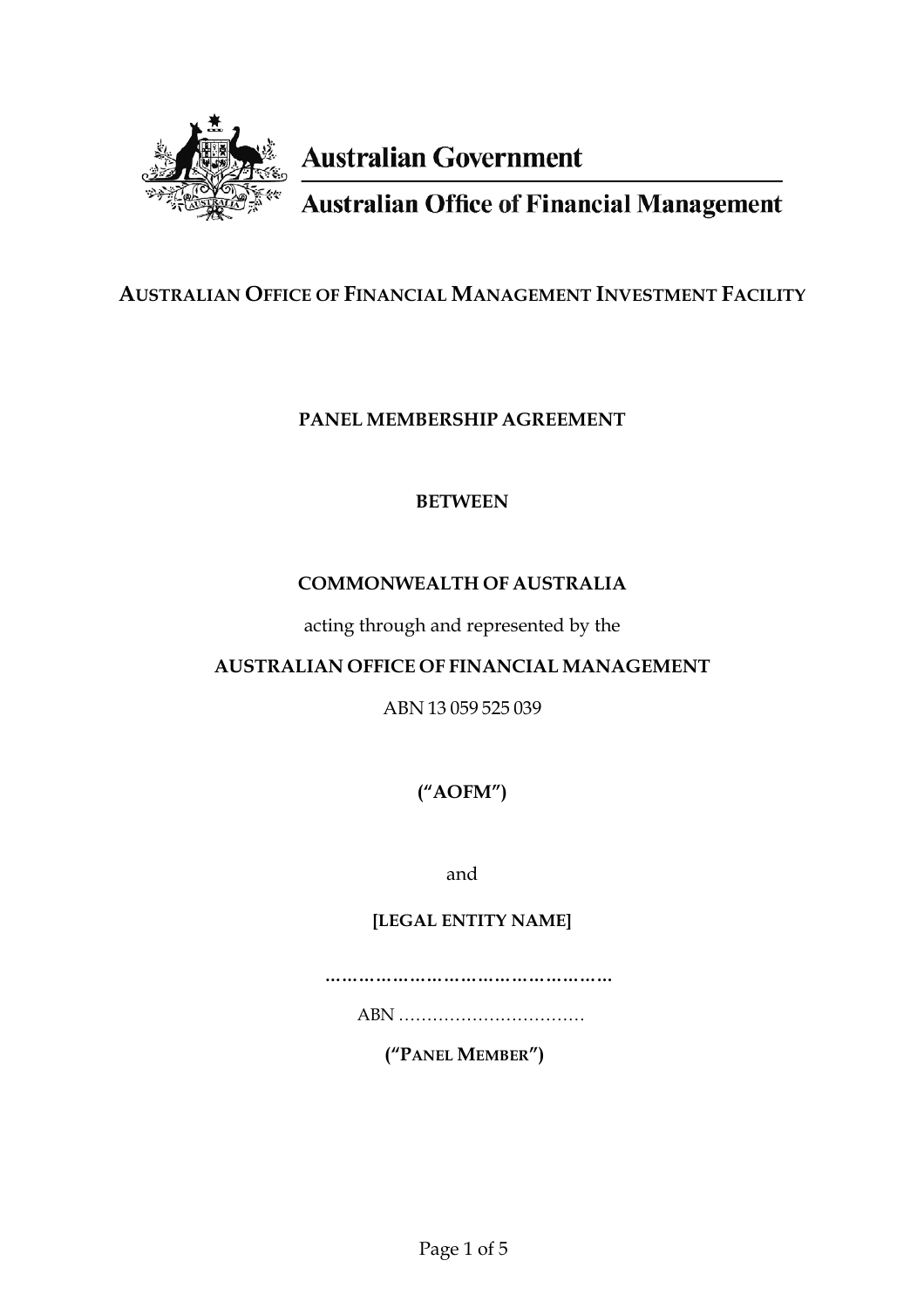## **AUSTRALIAN OFFICE OF FINANCIAL MANAGEMENT INVESTMENT FACILITY PANEL MEMBERSHIP AGREEMENT**

This Agreement is made on ................................ **[Date]**

| <b>BETWEEN:</b> | The Commonwealth of Australia, acting through and represented by the<br>Australian Office of Financial Management (ABN 13 059 525 039)<br>$(^{\prime\prime}AOFM^{\prime\prime})$ |  |  |
|-----------------|----------------------------------------------------------------------------------------------------------------------------------------------------------------------------------|--|--|
| AND:            | [Legal Entity Name]                                                                                                                                                              |  |  |
|                 | [Registered Address]                                                                                                                                                             |  |  |
|                 |                                                                                                                                                                                  |  |  |

(**"Panel Member")** 

## **1. INTERPRETATION**

1.1. The following words have these meanings in this agreement unless the contrary intention appears.

"**Conditions of Panel Participation**" means the conditions as amended by the AOFM from time to time published on the AOFM's website entitled "Australian Office of Financial Management Investment Facility - Conditions of Panel Participation".

- 1.2. Words and expressions which have a defined meaning in or for the purposes of the Conditions of Panel Participation shall have the same meaning when used in this agreement.
- 1.3. In this agreement and in the Conditions of Panel Participation unless the contrary intention appears:

(i) a reference to this agreement or another instrument includes any variation or replacement of any of them;

(ii) a reference to a statute, ordinance, code or other law includes regulations and other instruments under it and consolidations, amendments, re-enactments or replacements of any of them;

(iii) the singular includes the plural and vice versa;

(iv) the word "person" includes a firm, a body corporate, an unincorporated association or an authority;

(v) a reference to a person includes a reference to the person's executors, administrators, successors, substitutes (including, without limitation, persons taking by novation) and assigns;

(vi) an agreement, representation or warranty in favour of two or more persons is for the benefit of them jointly and severally;

(vii) an agreement, representation or warranty on the part of two or more persons binds them jointly and severally; and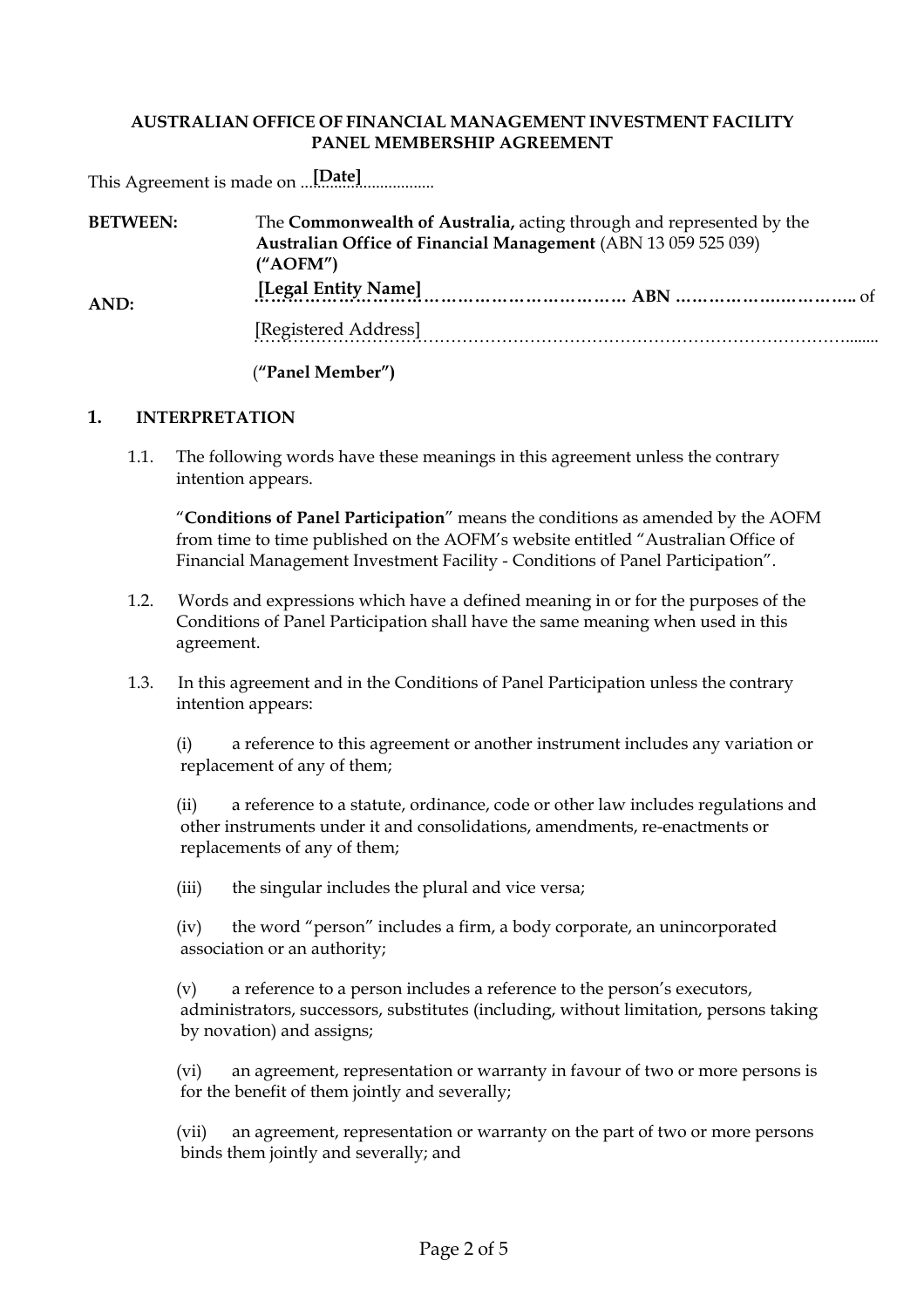(viii) a reference to any thing is a reference to the whole and each part of it and a reference to a group of persons is a reference to all of them collectively, to any two or more of them collectively and to each of them individually.

1.4. Headings are inserted for convenience and do not affect the interpretation of this agreement.

## **2. RIGHTS AND OBLIGATIONS OF PARTIES**

- 2.1. The AOFM agrees that the Panel Member may offer for sale debt instruments on the terms and conditions of this agreement and the Conditions of Panel Participation.
- 2.2. The Panel Member confirms the acknowledgement contained in clause 2.1 of the Conditions of Panel Participation and agrees to observe and comply with the Conditions of Panel Participation as amended from time to time. The Conditions of Panel Participation are hereby incorporated into this agreement with the intent that the Conditions of Panel Participation will be binding upon each party to this agreement as if the Conditions of Panel Participation form a contract that has been duly executed by each party.
- 2.3. The Panel Member indemnifies the AOFM against all liabilities, actions, proceedings, claims, demands, direct losses, costs, expenses or any other damage suffered by the AOFM arising directly out of the negligent or fraudulent acts or omissions of the Panel Member, its servants, agents, contractors and assigns in relation to or in connection with this agreement (including the Conditions of Panel Participation).
- 2.4. The Panel Member shall have the right to assign this agreement or the rights hereunder only with the consent of the AOFM.

## **3. GOVERNING LAW**

This agreement is governed by and shall be construed in accordance with the law in force in the Australian Capital Territory.

#### **4. ADDRESSES FOR NOTICES**

#### **Commonwealth of Australia**

| Name:      | Australian Office of Financial Management           |
|------------|-----------------------------------------------------|
| Address:   | Treasury Building, Newlands Street, PARKES ACT 2600 |
| Attention: | <b>Chief Executive Officer</b>                      |
|            | E-mail address: ERM@aofm.gov.au                     |

#### **Panel Member**

| Name:           |  |
|-----------------|--|
| Address:        |  |
| Attention:      |  |
| E-mail address: |  |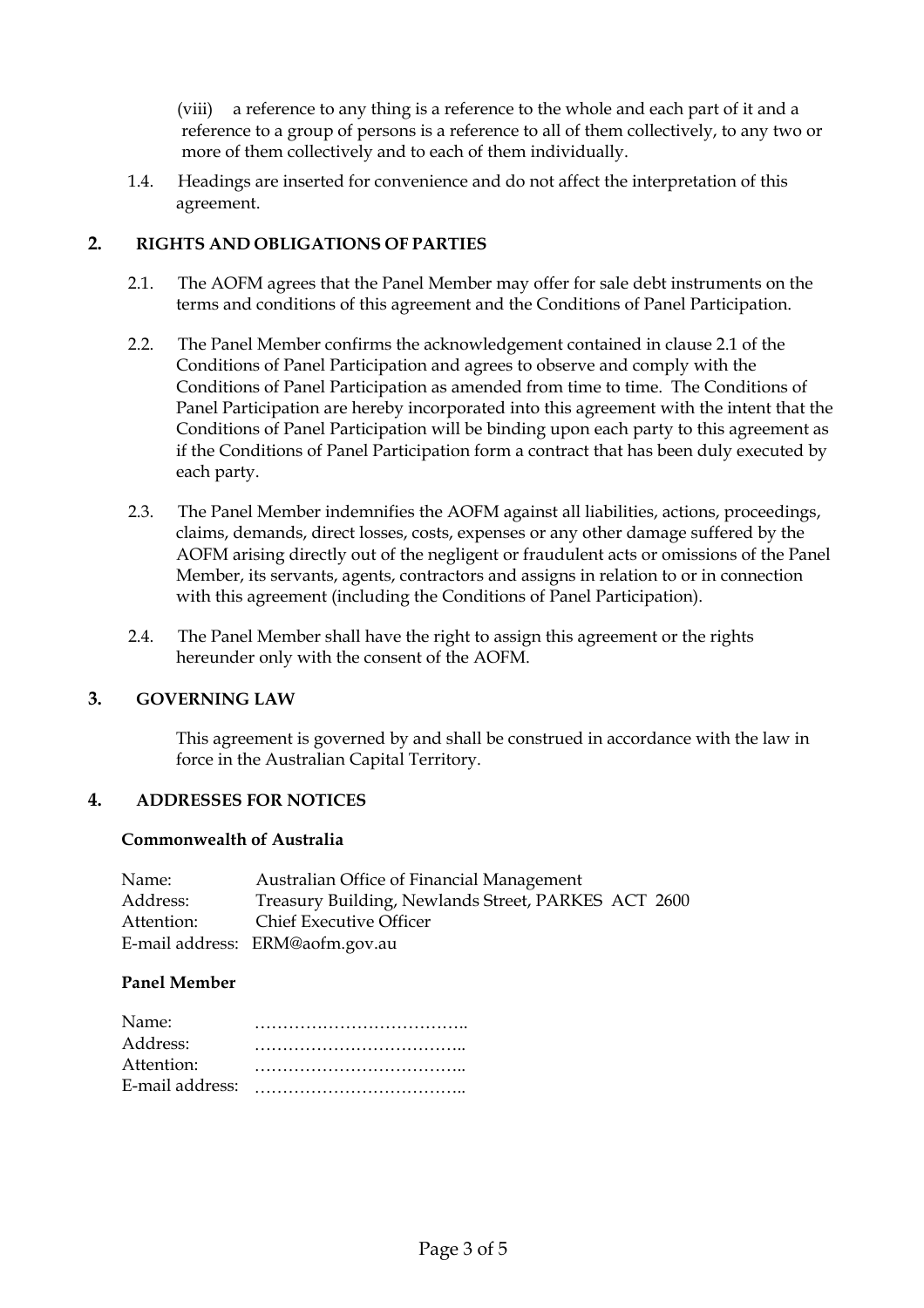**EXECUTED** as a deed

Date: 1st day of January 0.2020

| <b>AOFM</b>                                                                             |  |  |  |  |  |
|-----------------------------------------------------------------------------------------|--|--|--|--|--|
|                                                                                         |  |  |  |  |  |
| Signature of authorised person                                                          |  |  |  |  |  |
| Name of authorised person (print)                                                       |  |  |  |  |  |
| <b>PANEL MEMBER</b>                                                                     |  |  |  |  |  |
|                                                                                         |  |  |  |  |  |
| Signature of first Director/Secretary                                                   |  |  |  |  |  |
| Name of first Director/Secretary (print)                                                |  |  |  |  |  |
| Signature of second Director/Secretary                                                  |  |  |  |  |  |
| Name of second Director/Secretary (print)<br>Signed under Company Seal (if applicable): |  |  |  |  |  |
|                                                                                         |  |  |  |  |  |